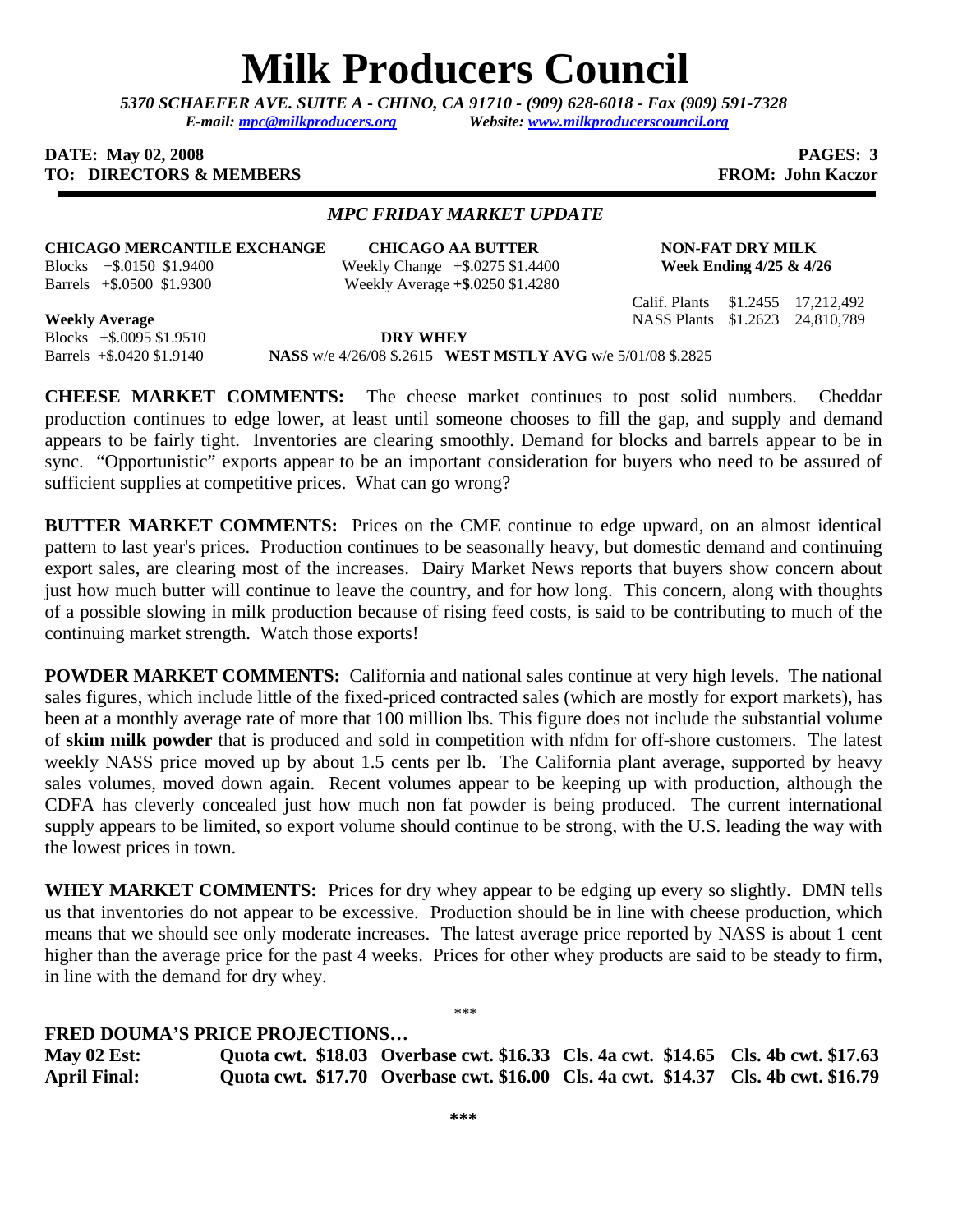**CALIFORNIA'S USAGE OF THE MARCH MILK PRODUCTION INCREASE GOES TO BUTTER AND POWDER:** *(By J. Kaczor)* The total amount of milk available for processing in California in March increased by 1.6 million lbs per day. The amount pooled for the month increased by 145 million lbs. Pool usage for Class 1 increased by a small amount over March 2007, Class 2 and 3 usage was about unchanged, and Class 4b usage (cheese milk) fell by about 10%. The rest of the milk was used to produce Class 4a products. **Class 4a usage of pooled butterfat increased by 17% and solids-not-fat increased by 33%.** In addition to the milk produced in California, 63.3 million lbs of bulk milk was imported while 44.1 million lbs was shipped out. The national report on usage of March milk production will be published next week. The usage of 4a solids in the pool increased to 34.3% (from 27.0%) and the usage of 4b solids decreased to 43.7% (from 50.6%).

**OUTLOOK FOR CALIFORNIA MILK PRICES:** *(By J. Kaczor)* The following table recaps the Class 1, 4a, 4b, and Overbase prices for the year 2007 and year-to-date for 2008.

|                  | 2007           |          |                 |          | 2008           |          |                 |          |
|------------------|----------------|----------|-----------------|----------|----------------|----------|-----------------|----------|
|                  | <b>Class 1</b> | Class 4a | <b>Class 4b</b> | Overbase | <b>Class 1</b> | Class 4a | <b>Class 4b</b> | Overbase |
| <b>January</b>   | \$14.00        | \$11.92  | \$12.47         | \$12.00  | \$23.23        | \$16.40  | \$16.91         | \$17.44  |
| February         | 15.37          | 12.34    | 13.20           | 12.75    | 21.98          | 14.28    | 17.54           | 16.72    |
| <b>March</b>     | 16.01          | 13.24    | 14.13           | 13.58    | 19.17          | 14.36    | 16.94           | 16.01    |
| April            | 16.71          | 14.53    | 15.20           | 14.63    | 20.19          | 14.31    | 16.79           | 16.09    |
| <b>May</b>       | 17.71          | 16.00    | 18.05           | 16.59    | 19.05          |          |                 |          |
| June             | 20.28          | 17.03    | 21.18           | 19.00    |                |          |                 |          |
| <b>July</b>      | 23.26          | 19.84    | 20.54           | 19.90    |                |          |                 |          |
| <b>August</b>    | 23.76          | 21.21    | 19.41           | 20.04    |                |          |                 |          |
| <b>September</b> | 23.10          | 21.62    | 19.34           | 19.99    |                |          |                 |          |
| October          | 23.81          | 21.32    | 17.65           | 19.46    |                |          |                 |          |
| <b>November</b>  | 23.43          | 20.66    | 19.75           | 20.23    |                |          |                 |          |
| <b>December</b>  | 23.26          | 19.14    | 18.58           | 19.09    |                |          |                 |          |

So far this year the comparisons look great. The Overbase price (with quota \$1.70 per cwt higher) is the benchmark for comparison purposes. However, the downward progression of net increases over 2007 levels from January through April may soon turn negative. Considering present market prices and future prospects for the products that determine minimum milk prices in California, it looks like Overbase price levels for the rest of the year may be consistently lower than last year and, at times, much lower. **This is not a price forecast; it's merely an outlook of what could happen if present market conditions continue.** 

The reason for last year's strong milk prices was the across the board strength in prices for butter, nonfat dry milk, dry whey, and cheese. Of the four, the butter and cheese markets are currently showing consistent signs of strength. The butter price closed the week at \$1.44 per lb, and is tracking well with the pattern for last year. Cheddar blocks closed the week at \$1.94 per lb, and the underlying fundamentals for cheese continue to appear to be solid. On the other hand, nfdm prices this year are currently a bit below where they were last year and are expected to soon be well below last year, despite the opportunities for continuing high volumes for export. Regarding dry whey, last year's prices contributed substantial amounts to the 4b price level, whereas this year the whey contribution is fixed at \$.25 per cwt.

The sharp decrease in cheese production in California, with the milk moving to the lower-priced Class 4a usages, causes an immediate reduction in the state's blend price. If current price levels for butter, nfdm, and cheese were in effect for the rest of the year, the Overbase price would be about where Fred Douma currently projects them to be. The outlook for producers in California, with the possibility of lower milk prices and the prospects for continuing increases in feed costs, does not look very bright at the moment.